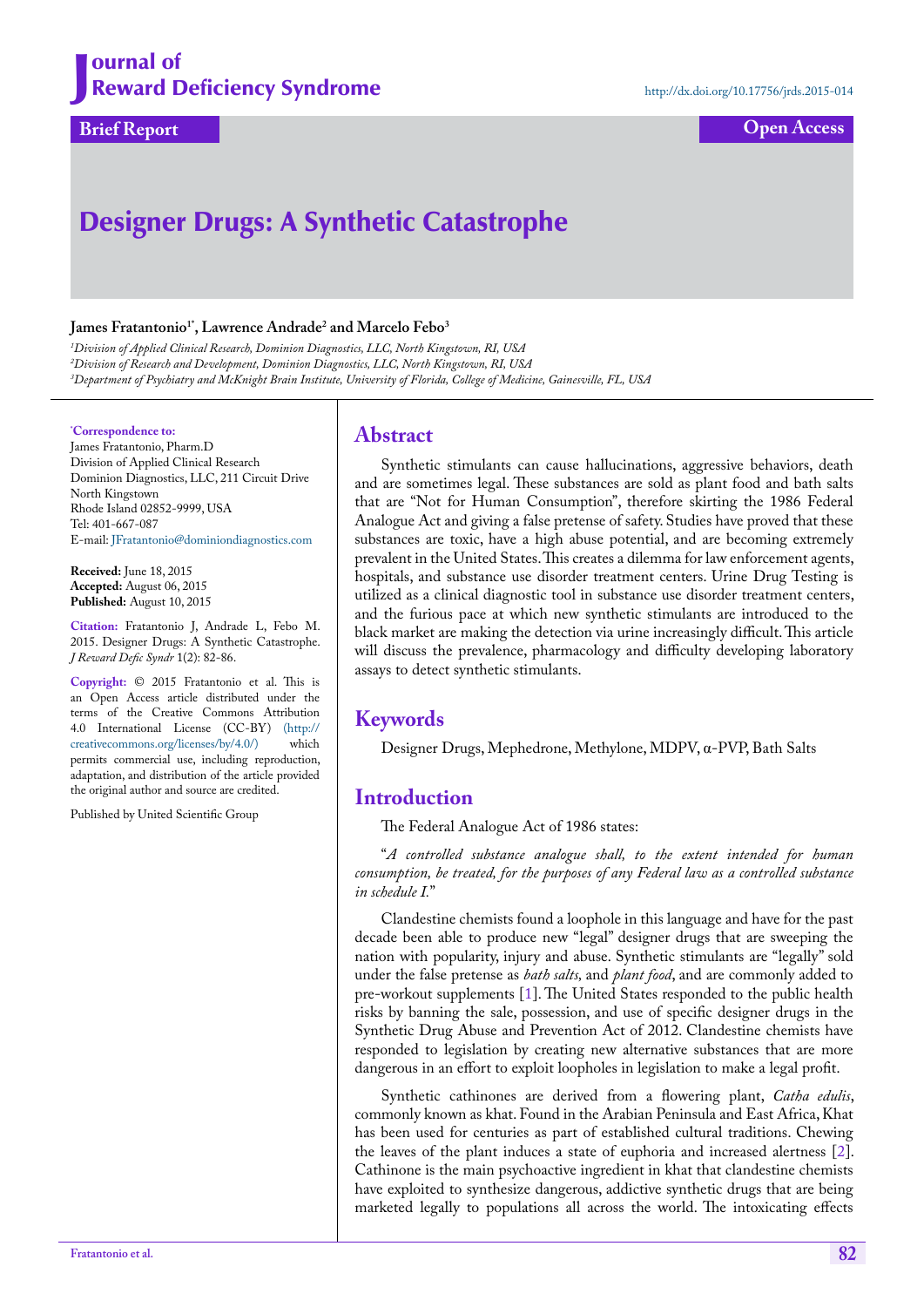of bath salts include hallucination, psychosis, tachycardia, hypertension, hyperthermia, agitation and violent behaviors.

Drug overdose deaths have become the leading cause of death by injury in the United States, surpassing car accidents. According to the American Association of Poison Control Centers (AAPCC) from January 1, 2011 through December 31, 2014 there have been 10,403 human exposures to synthetic cathinones reported  $[3, 4]$  $[3, 4]$  $[3, 4]$  $[3, 4]$  $[3, 4]$ . According to the Drug Abuse Warning Network (DAWN) synthetic cathinones were involved in over 22,904 emergency department visits and 52% of those cases involved synthetic cathinones in combination with other drugs [\[5](#page-3-4)].

"Bath salts", as synthetic cathinones are commonly referred, are dangerous drugs that are not to be confused with Epsom salts, which are added to bath water. Bath salts are sold online under creative marketing names such as Super Coke, Cloud Nine, Ivory Wave and Bliss. Meyers et al. were able to find 31 unique retail websites that were registered in the United States, Germany and the United Kingdom [[6\]](#page-3-5). Schneir et al. analyzed the contents of thirty-five bath salt products purchased from retail stores in California and internet sites located in the United States and the most common synthetic cathinone identified was 3,4-methylenedioxypyrovalerone (MDPV) [[7\]](#page-3-6). They reported that most products contained multiple cathinones and in some cases there were dramatic differences in total cathinone content between products with the same declared weight and even between identically named products. Not knowing what drugs are being taken or at what dosages increases the risk of overdose, adverse reactions, and drug-drug interactions for the user as well as creating a difficult situation for emergency room physicians to treat ill patients appropriately. As Stiles et al. have reported an increased difficulty in treating bath salt-induced psychosis only reiterates that healthcare providers, police, and hospital security personnel must be educated and working collaboratively to provide the best care for these patients [\[8](#page-3-7)].

Determining treatment guidelines for bath salt related hospitalizations proves to be difficult and costly, but understanding the pharmacology, laboratory analysis, and legality of bath salts will increase our treatment outcomes and produce standardized treatment guidelines [\[9](#page-3-8), [10\]](#page-3-9). Current research on the more prevalent bath salts including MDPV, Methylone, α-PVP, and Mephedrone have revealed increased abuse liability, pharmacokinetic metabolism profiles, pharmacodynamic effects, neurotoxicity, and urine laboratory assay development which will be discussed in detail [[11-](#page-3-10)[19\]](#page-3-11).

This paper reviews the pharmacology of the most prevalent synthetic stimulants, legality, and the constant battle of trying to detect them in Urine Drug Testing (UDT).

### **Pharmacology**

Synthetic cathinones are phenylalkylamine derivatives that commonly share a beta-ketone moiety and are commonly referred to as "bk-amphetamines" [[20\]](#page-3-12) (see [figure 1](#page-1-0)).

The pharmacology of all the synthetic cathinones is not entirely known, but Simmler et al. have determined that



<span id="page-1-0"></span>they can inhibit the transport of noradrenaline, serotonin, and dopamine; and monoamine receptor binding affinity [[21\]](#page-3-13). Methylone and mephedrone are more similar to 3,4-methylenedioxymethamphetamine (MDMA) by being nonselective transporter substrates that increase the release of dopamine, norepinephrine, and serotonin [[22\]](#page-4-0). MDPV mimics cocaine, and is a transporter blocker that potently inhibits the uptake of dopamine and to a lesser extent norepinephrine. Its effects mediated through powerful effects on dopamine transporter function are thought to mediate its powerfully rewarding as well as its negative after effects [\[23](#page-4-1)].

Laboratory rodents have been shown to readily selfadminister several of the more popular synthetic stimulants, therefore demonstrating the high abuse and addictive properties of these chemicals [\[15](#page-3-14)]. Anneken et al. have discovered that methylone and mephedrone alone do not damage dopamine nerve endings, but when used in combination with methamphetamine they accentuate the neurotoxicity effects [[11\]](#page-3-10). Creehan et al. discovered that the abuse liability of mephedrone, methylone and MDMA are predicted to be similar in female Wistar rats that were trained to self-administer mephedrone, methylone or MDMA, but the liability may be worse if the female rats were initiated on mephedrone [[12\]](#page-3-15). Watterson et al. also revealed that methylone has a reinforcing effect in rats during an intravenous selfadministration (IVSA) study through spontaneous acquisition procedures [\[24](#page-4-2)]. Furthermore, demonstrating the potential damaging and addictive properties of both methylone and mephedrone.

MDPV was first evaluated for the treatment of chronic fatigue in 1969, but the drug development process was stopped early because of adverse effects including agitation, paranoia, tachycardia and even death [\[13](#page-3-16), [25\]](#page-4-3). The mechanism of action for the psychostimulant effects of MDPV is unknown, but Baumann et al. have demonstrated that MDPV is similar to cocaine [\[22](#page-4-0)]. The *in vitro* test demonstrated that MDPV is a potent monoamine transporter blocker that is selective for norepinpehrine and dopamine transporters, with negligible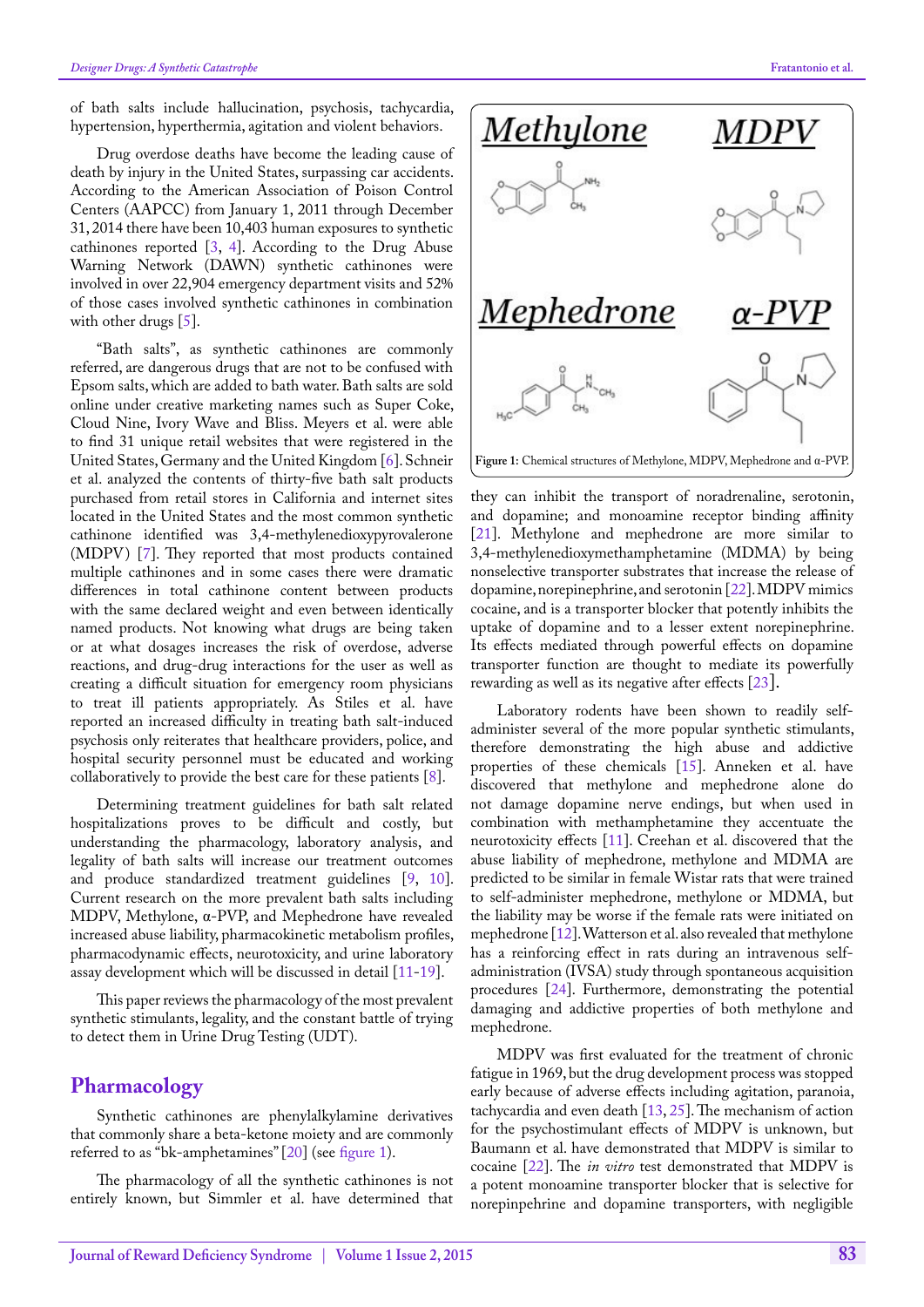serotonin transporter activity  $[13]$  $[13]$ . Anneken et al. found that MDPV is a non-substrate blocker of the dopamine transporter and protects against methamphetamine neurotoxicity [[11\]](#page-3-10). Anizen et al. discovered that at lower doses MDPV experiences linear pharmacokinetics unlike both methylone and MDMA [[13\]](#page-3-16). Linear pharmacokinetics are easier to dose and have a predictable dose-toxicity profile. MDPV repeatedly is found in blood and urine in fatal cases of bath salt overdoses in the United States [[24,](#page-4-2) [26\]](#page-4-4). Furthermore, suggesting that MDPV is primarily responsible for the fatal adverse effects of bath salts, possibly because of the pyrrolidine ring and the tertiary amino group that lead to a more lipophilic compound that more easily crosses the blood brain barrier [\[27](#page-4-5)]. Febo et al. imaged rats after administration of a single dose of MDPV and discovered a highly significant reduction in functional connectivity across 33 brain regions. Brain functional connectivity has been reported in patients suffering from psychosis and has been linked with cognitive dysfunction, hallucinations, and negative affective states  $[28]$  $[28]$ . Moreover, Watterson et al. discovered that MDPV has reinforcing activity, an escalated intake over time, and decreased thresholds for intracranial self-stimulation (ICSS) in rats that would be indicative of a strong potential for compulsive use, addiction, and reward deficiency syndrome in humans [[29\]](#page-4-7). In addition to its powerful rewarding effects in comparison to cocaine, MDPV is reported to produce aversive long duration after effects in tests for conditioned taste aversion [[30\]](#page-4-8). Rats are induced to acquire conditioned taste aversion to saccharine solution following single administration of MDPV doses within the range of 1-3 mg kg-1. This effect in rats is consistent with the late onset negative symptoms following MDPV intake that have been reported in the clinical literature of and which adversely impact the mental health of users of this lethal designer drug [\[31](#page-4-9), [32\]](#page-4-10).

As the more prevalent synthetic cathinones were permanently declared illegal by the Synthetic Drug Abuse and Prevention Act of 2012, chemists were developing new synthetic stimulants to stay a step ahead of legislation including the development of alpha-Pyrrolidinopentiophenone better known as α-PVP, or "flakka." Asarde et al. demonstrated that α-PVP has similar potency to MDPV by training male Wistar rats in intravenous self-administration of α-PVP or MDPV [\[33](#page-4-11)]. Considering their relative potency and efficacy, it is hypothesized that MDPV and α-PVP have similar abuse liability. There have been several reports of patients hallucinating, and developing aggressive outbursts while taking  $α$ -PVP, and several deaths [[34\]](#page-4-12). The recent popularity of α-PVP in Florida has forced the Attorney General to issue a press release warning parents about the dangers of the drug. According to Florida DEA agents, seizure of α-PVP has tripled in the first half of 2015 compared to the entire year of 2014. Chemists removed the methylenedioxy group from the benzene ring on the MDPV structure to cleverly develop a new substance that is legal if marketed not for human consumption according to the Synthetic Drug Abuse and Prevention Act of 2012.

Chemists have also introduced synthetic stimulants into the dietary supplement market. A year after the DEA identified β-methylphenylethylamine (BMPEA), a stereoisomer of amphetamine, in 21 dietary supplements claiming to contain *Acacia rigidula*, Cohen et al. reported that more than half still contained BMPEA. BMPEA was originally synthesized in the 1930s, but safety and efficacy studies were never performed in humans, and it has remained a research chemical [[35\]](#page-4-13). N, $\alpha$ -diethyl-phenylethylamine (N, $\alpha$ -DEPEA), a methamphetamine analog, was also identified in workout supplements [[36\]](#page-4-14). Ingesting supplements that are believed to be safe that contain synthetic stimulants is a major public health safety concern, can increase the risk for relapse, and introduces unknowing people to addictive substances.

## **Lab Identification**

Clinicians treating patients with a substance use disorder that present with abnormal behaviors including acute neuropsychiatric complaints should consider adding a designer drug test to the patients UDT. Acute toxicity can be deadly and appropriate intervention is crucial to help aid patients into recovery.

The gold standard of highly selective and specific concentration determination and confirmation of drugs and metabolites in biological matrices in the clinical laboratory is the bioanalytical LC-MS/MS (liquid chromatography coupled with tandem mass spectrometry) assay. For most laboratories these are in-house developed assays. (Laboratory developed tests, LDT's). There are some specific challenges in assay development with respect to designer drugs.

Two main LC-MS methodology approaches can be used for qualitative screening and quantitation of designer drugs. High Resolution Mass Spectrometry/Accurate Mass (HRMS/AM) is the gold standard for performing nontargeted analysis. This type of approach is useful when no chemical structure or reference standard for the designer drug is available. This is an increasingly powerful tool as synthesis of designer drugs is trending to a de novo approach rather than analogues of existing drugs to circumvent laws covering these chemically similar versions. The sample analysis data is collected and stored then re-interrogated at a later date when more information about the suspect drug is known. This type of analysis gives very high confidence results and is used primarily by non-clinical or toxicology laboratories for qualitative analysis. In targeted analysis the aim is to match the data collected from the specimen analysis to a reference standard. This approach uses both HRMS/AM and traditional triple quadrupole analyzers (LC-MS/MS) by clinical laboratories producing quantitative results.

As previously discussed, targeted analysis generally requires the use of a reference standard. Although not specifically required, a certified reference material (CRM) is preferred when developing LC-MS/MS assays. The CRM is selected as opposed to a raw material or in-lab synthesized material as the drug standard must be fully characterized to ensure identification. In addition exact purity has to be established to curtail lot-to-lot variation which would result in inconsistent, inaccurate concentration determination. Because designer drugs evolve so rapidly, the availability of CRM's can have a significant lag time. Commercial suppliers need time to research, synthesize, scale up, and fully characterize these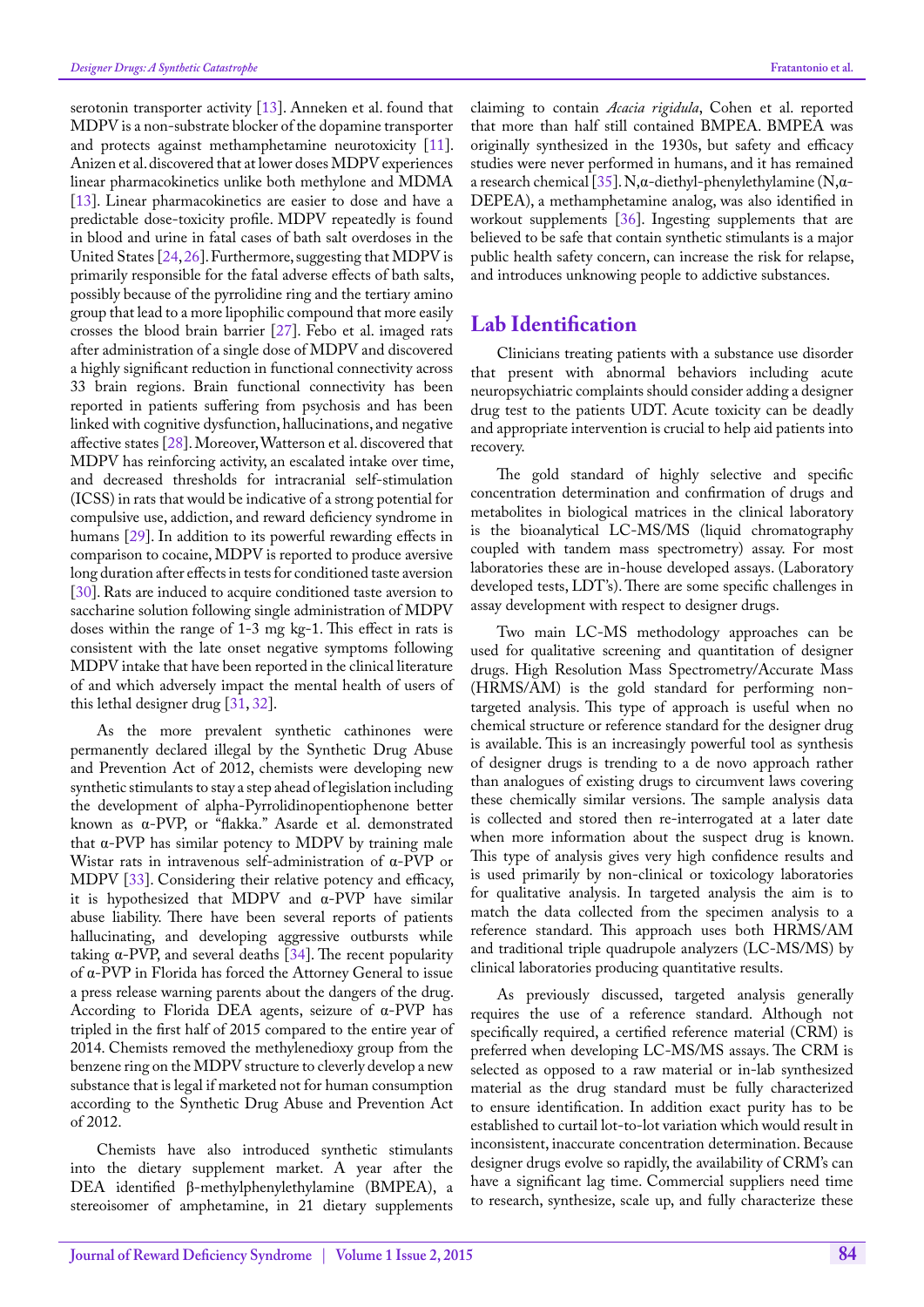drugs, and sometimes do not target these drug standards until they are scheduled by the DEA. This can result in significant delays in method development and therefore difficult to keep pace with the rapid production of synthetics.

Another challenge is there is little to no pharmacokinetic data available which is used to select the concentration reference range to best interpret data. In addition the parent drug may not be the most informative target as drug metabolites may be higher in concentration or provide a longer detection window (and again the CRM must be available).

# **Legality**

After increased injury from these designer drugs President Obama signed the Synthetic Drug Abuse and Prevention Act of 2012 that illegalized methylone, mephedrone, MDPV and nine phenylethylamines. This act spurned a need for clandestine labs to design new synthetic cathinones to be marketed and sold as "plant food" to continue legal sales into the United States. Unfortunately, these new synthetic cathinones are being developed and sold quicker than specialty laboratories can develop assays to detect them [[6,](#page-3-5) [19,](#page-3-11) [22,](#page-4-0) [36-](#page-4-14)[39\]](#page-4-15). It takes too long to develop legislation for outlawing new synthetic drugs. Once the Synthetic Drug Abuse and Prevention Act of 2012 outlawed 12 synthetic stimulants, the black market developed new substances. This forced the Deputy Administrator of the Drug Enforcement Administration to temporarily schedule 10 synthetic cathinones into schedule I in March of 2014, which includes  $\alpha$ -PVP [\[40](#page-4-16)].

# **Conclusion**

Synthetic stimulants have been repeatedly shown to have addictive properties and promote reward deficiency syndrome and they can cause hallucinations, aggressive behaviors, and death. The government has been behind the eight ball with placing specific stimulants in the category of schedule I, and therefore illegal. This creates a dilemma for law enforcement agents, hospitals, and substance use disorder treatment centers. The furious pace at which new synthetic stimulants are introduced to the black market are making the detection via urine increasingly difficult because of the inability to create CRMs and the lack of pharmacokinetic evidence of the new substances. Having highly addictive substances being sold under the false pretense of being safe has increased the prevalence and incidence of synthetic stimulant poisoning, which has led many to addiction, and even some to death.

#### **References**

- <span id="page-3-0"></span>1. [Pawar RS, Grundel E, Fardin-Kia AR, Rader JI. 2013. Determination](http://www.ncbi.nlm.nih.gov/pubmed/24176750)  [of selected biogenic amines in Acacia rigidula plant materials and](http://www.ncbi.nlm.nih.gov/pubmed/24176750)  [dietary supplements using LC-MS/MS methods.](http://www.ncbi.nlm.nih.gov/pubmed/24176750) *J Pharm Biomed Anal* [88C: 457-466.](http://www.ncbi.nlm.nih.gov/pubmed/24176750) doi: 10.1016/j.jpba.2013.09.012
- <span id="page-3-1"></span>2. [DrugFacts, Synthetic Cathinones \("Bath Salts"\). 2012. National](http://www.drugabuse.gov/publications/drugfacts/synthetic-cathinones-bath-salts)  [Institute on Drug Abuse \(NIDA\).](http://www.drugabuse.gov/publications/drugfacts/synthetic-cathinones-bath-salts)
- <span id="page-3-2"></span>3. [American Association of Poison Control Centers. Bath Salts Fact sheet.](http://www.aapcc.org/alerts/bath-salts/)
- <span id="page-3-3"></span>4. [Dart RC, Bronstein AC, Spyker DA, Cantilena LR, Seifert SA, et](http://www.ncbi.nlm.nih.gov/pubmed/25523411)  [al. 2014. Poisoning in the United States: 2012 Emergency Medicine](http://www.ncbi.nlm.nih.gov/pubmed/25523411)  [Report on the National Poison Data System.](http://www.ncbi.nlm.nih.gov/pubmed/25523411) *Ann Emerg Med* 65(4): [416-422.](http://www.ncbi.nlm.nih.gov/pubmed/25523411) doi: 10.1016/j.annemergmed.2014.11.001
- <span id="page-3-4"></span>5. [Drug Abuse Warning Network \(DAWN\). 2011. DAWN is a public](http://www.samhsa.gov/data/sites/default/files/spot117-bath-salts-2013/spot117-bath-salts-2013.pdf)  [health surveillance system that monitors drug-related hospital](http://www.samhsa.gov/data/sites/default/files/spot117-bath-salts-2013/spot117-bath-salts-2013.pdf)  [emergency department \(ED\) visits and drug-related deaths to track the](http://www.samhsa.gov/data/sites/default/files/spot117-bath-salts-2013/spot117-bath-salts-2013.pdf)  [impact of drug use, misuse, and abuse in the United States.](http://www.samhsa.gov/data/sites/default/files/spot117-bath-salts-2013/spot117-bath-salts-2013.pdf)
- <span id="page-3-5"></span>6. [Meyers K, Kaynak Ö, Bresani E, Curtis B, McNamara A, et al. 2015.](http://www.ncbi.nlm.nih.gov/pubmed/25641258)  [The availability and depiction of synthetic cathinones \(bath salts\) on the](http://www.ncbi.nlm.nih.gov/pubmed/25641258)  [Internet: Do online suppliers employ features to maximize purchases?](http://www.ncbi.nlm.nih.gov/pubmed/25641258)  *[Int J Drug Policy](http://www.ncbi.nlm.nih.gov/pubmed/25641258)* 26(7): 670-674. doi: 10.1016/j.drugpo.2015.01.012
- <span id="page-3-6"></span>7. [Schneir A, Ly BT, Casagrande K, Darracq M, Offerman, S R, et al.](http://www.ncbi.nlm.nih.gov/pubmed/25089721)  [2014. Comprehensive analysis of "bath salts" purchased from California](http://www.ncbi.nlm.nih.gov/pubmed/25089721)  [stores and the internet.](http://www.ncbi.nlm.nih.gov/pubmed/25089721) *Clin Toxicol (Phila)* 52(7): 651-658. doi: 10.3109/15563650.2014.933231
- <span id="page-3-7"></span>8. [Stiles BM, Fish AF, Cook CA, Silva V. 2015. Bath Salt-Induced](http://www.ncbi.nlm.nih.gov/pubmed/25624142)  [Psychosis: Nursing Assessment, Diagnosis, Treatment, and Outcomes.](http://www.ncbi.nlm.nih.gov/pubmed/25624142)  *[Perspect Psychiatr Care](http://www.ncbi.nlm.nih.gov/pubmed/25624142)*. doi: 10.1111/ppc.12101
- <span id="page-3-8"></span>9. [Vazirian M, Jerry JM, James J, Dale RM. 2014. Bath Salts in the](http://www.ncbi.nlm.nih.gov/pubmed/25525943)  [Emergency Department: A Survey of Emergency Clinicians'](http://www.ncbi.nlm.nih.gov/pubmed/25525943)  [Experience With BathSalts-Intoxicated Patients.](http://www.ncbi.nlm.nih.gov/pubmed/25525943) *J Addict Med* 9(2): [94-98.](http://www.ncbi.nlm.nih.gov/pubmed/25525943) doi: 10.1097/ADM.0000000000000094
- <span id="page-3-9"></span>10. [Dugan S, Roesler J, Westbrook A, Bilden E, Anderson D, et al. 2014.](http://www.ncbi.nlm.nih.gov/pubmed/24724247) [The high cost of bath salts: a study of the health care burden of illicit](http://www.ncbi.nlm.nih.gov/pubmed/24724247)  [synthetic drug use in Duluth, Minnesota.](http://www.ncbi.nlm.nih.gov/pubmed/24724247) *Minn Med* 97(2): 34-37.
- <span id="page-3-10"></span>11. [Anneken JH, Angoa-Pérez M, Kuhn DM. 2015.](http://www.ncbi.nlm.nih.gov/pubmed/25626880)  [3,4-Methylenedioxypyrovalerone \(MDPV\) prevents while methylone](http://www.ncbi.nlm.nih.gov/pubmed/25626880)  [enhances methamphetamine-induced damage to dopamine nerve](http://www.ncbi.nlm.nih.gov/pubmed/25626880)  endings: β[-ketoamphetamine modulation of neurotoxicity by the](http://www.ncbi.nlm.nih.gov/pubmed/25626880)  [dopamine transporter.](http://www.ncbi.nlm.nih.gov/pubmed/25626880) *J Neurochem* 133(2): 211-222. doi: 10.1111/ jnc.13048.
- <span id="page-3-15"></span>12. [Creehan KM, Vandewater SA, Taffe MA. 2015. Intravenous self](http://www.ncbi.nlm.nih.gov/pubmed/25600245)[administration of mephedrone, methylone and MDMA in female rats.](http://www.ncbi.nlm.nih.gov/pubmed/25600245)  *[Neuropharmacology](http://www.ncbi.nlm.nih.gov/pubmed/25600245)* 92: 90-97. doi: 10.1016/j.neuropharm.2015.01.003
- <span id="page-3-16"></span>13. [Anizan S, Concheiro M, Lehner KR, Bukhari MO, Suzuki M, et al. 2014.](http://www.ncbi.nlm.nih.gov/pubmed/25475011)  [Linear pharmacokinetics of 3,4-methylenedioxypyrovalerone \(MDPV\)](http://www.ncbi.nlm.nih.gov/pubmed/25475011)  [and its metabolites in the rat: relationship to pharmacodynamic effects.](http://www.ncbi.nlm.nih.gov/pubmed/25475011)  *[Addict Biol](http://www.ncbi.nlm.nih.gov/pubmed/25475011)*. doi: 10.1111/adb.12201
- 14. [Froberg BA, Levine M, Beuhler MC, Judge BS, Moore PW, et al. 2014.](http://www.ncbi.nlm.nih.gov/pubmed/25468313)  [Acute Methylenedioxypyrovalerone Toxicity.](http://www.ncbi.nlm.nih.gov/pubmed/25468313) *J Med Toxicol* 11(2): 185- [194.](http://www.ncbi.nlm.nih.gov/pubmed/25468313) doi: 10.1007/s13181-014-0446-8.
- <span id="page-3-14"></span>15. [Watterson LR, Olive MF. 2014. Synthetic cathinones and their](http://www.hindawi.com/journals/aneu/2014/209875/)  [rewarding and reinforcing effects in rodents.](http://www.hindawi.com/journals/aneu/2014/209875/) *Adv Neurosci* 209875. doi: 10.1155/2014/209875
- 16. [Joshi M, Cetroni B, Camacho A, Krueger C, Midey AJ, et al. 2014.](http://www.ncbi.nlm.nih.gov/pubmed/25259942)  [Analysis of synthetic cathinones and associated psychoactive substances](http://www.ncbi.nlm.nih.gov/pubmed/25259942)  [by ion mobility spectrometry.](http://www.ncbi.nlm.nih.gov/pubmed/25259942) *Forensic Sci Int* 244: 196-206. doi: 10.1016/j.forsciint.2014.08.033
- 17. [John ME, Tomas-Rozea C, Hahn D. 2014. Bath Salts Abuse leading to](http://www.ncbi.nlm.nih.gov/pubmed/24951715)  [New Onset Psychosis and Potential for Violence.](http://www.ncbi.nlm.nih.gov/pubmed/24951715) *Clin Schizophr Relat Psychoses* [20: 1-14.](http://www.ncbi.nlm.nih.gov/pubmed/24951715) doi: 10.3371/CSRP.JORO.061314
- 18. [Sysoev AA, Poteshin SS, Cherynyshev DM, Karpov AV, Tuzkov YB, et](http://www.ncbi.nlm.nih.gov/pubmed/24895779)  [al. 2014. Analysis of new synthetic drugs by ion mobility time-of-flight](http://www.ncbi.nlm.nih.gov/pubmed/24895779)  mass spectrometry. *[Eur J Mass Spectrom \(Chichester, Eng\)](http://www.ncbi.nlm.nih.gov/pubmed/24895779)* 20(2): 185- [192.](http://www.ncbi.nlm.nih.gov/pubmed/24895779) doi: 10.1255/ejms.1262
- <span id="page-3-11"></span>19. [Wood MR, Lalancette RA, Bernal I. 2015. Crystallographic](http://www.ncbi.nlm.nih.gov/pubmed/25567572)  [investigations of select cathinones: emerging illicit street drugs](http://www.ncbi.nlm.nih.gov/pubmed/25567572)  known as `bath salts'. *[Acta Crystallogr C Struct Chem](http://www.ncbi.nlm.nih.gov/pubmed/25567572)* 71(Pt 1): 32-38. doi:10.1107/S2053229614025637
- <span id="page-3-12"></span>20. [Blum K, Olive MF, Wang KK, Febo M, Borsten J, et al. 2013.](http://www.ncbi.nlm.nih.gov/pubmed/23845561)  [Hypothesizing that designer drugs containing cathinones \("bath salts"\)](http://www.ncbi.nlm.nih.gov/pubmed/23845561)  [have profound neuro-inflammatory effects and dangerous neurotoxic](http://www.ncbi.nlm.nih.gov/pubmed/23845561)  [response following human consumption.](http://www.ncbi.nlm.nih.gov/pubmed/23845561) *Medical Hypotheses* 81(3): 450- [455.](http://www.ncbi.nlm.nih.gov/pubmed/23845561) doi: 10.1016/j.mehy.2013.06.007
- <span id="page-3-13"></span>21. [Simmler LD, Buser TA, Donzelli M, Schramm Y, Dieu LH, et al. 2012.](http://www.ncbi.nlm.nih.gov/pubmed/22897747)  [Pharmacological characterization of designer cathinones](http://www.ncbi.nlm.nih.gov/pubmed/22897747) *in vitro*. *Br J Pharmacol* [168\(2\): 458-470.](http://www.ncbi.nlm.nih.gov/pubmed/22897747) doi: 10.1111/j.1476-5381.2012.02145.x